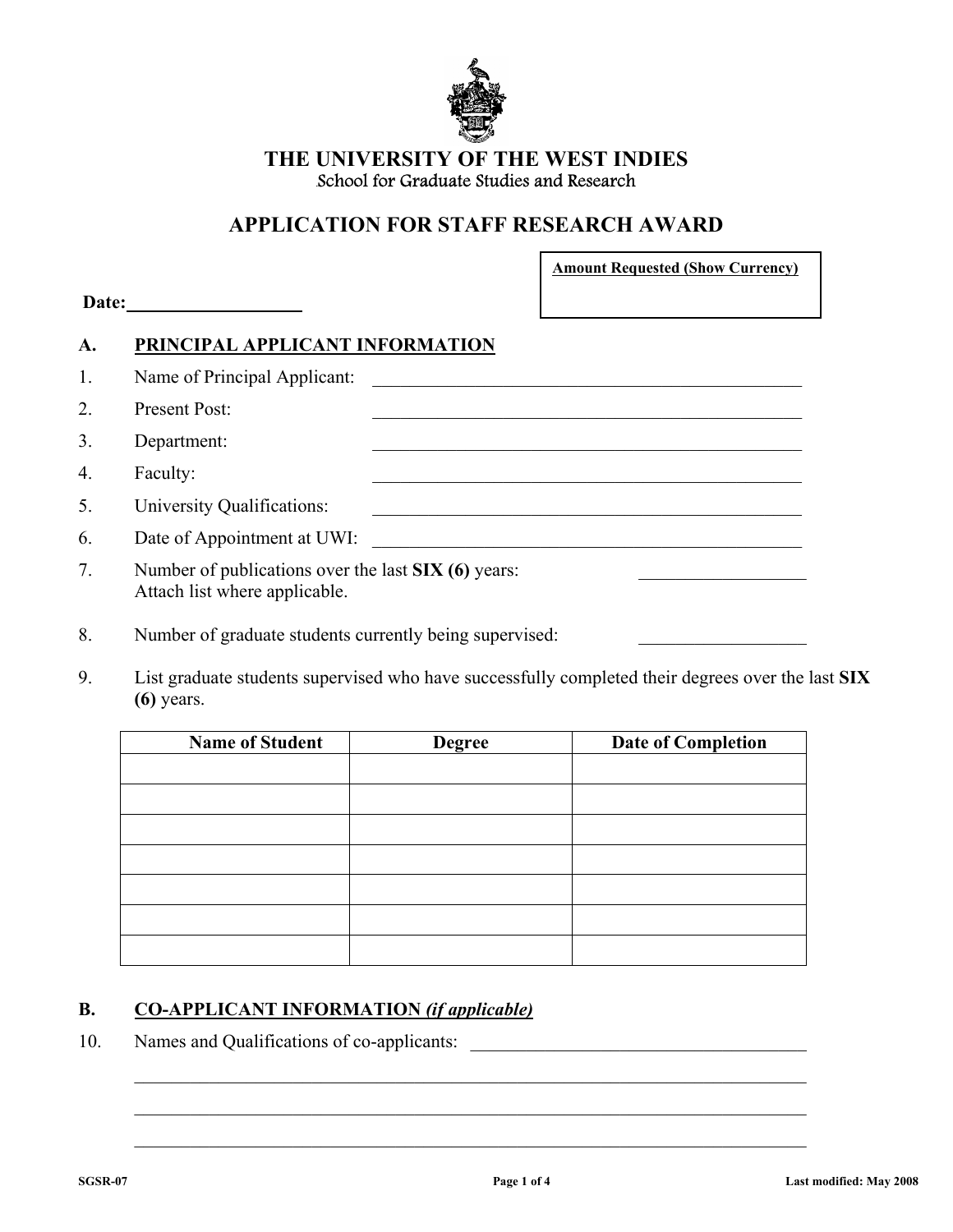#### **RESEARCH PROPOSAL INFORMATION**  $\mathbf{C}$ .

| Title of proposed project/activity: |                                             |
|-------------------------------------|---------------------------------------------|
|                                     |                                             |
|                                     | Proposed start date: 13. Proposed end date: |
|                                     |                                             |
|                                     |                                             |
|                                     |                                             |
| Major Objectives:                   |                                             |
|                                     |                                             |
|                                     |                                             |
| Brief methodology:                  |                                             |
|                                     |                                             |
| Publication strategy:               |                                             |
|                                     |                                             |
|                                     |                                             |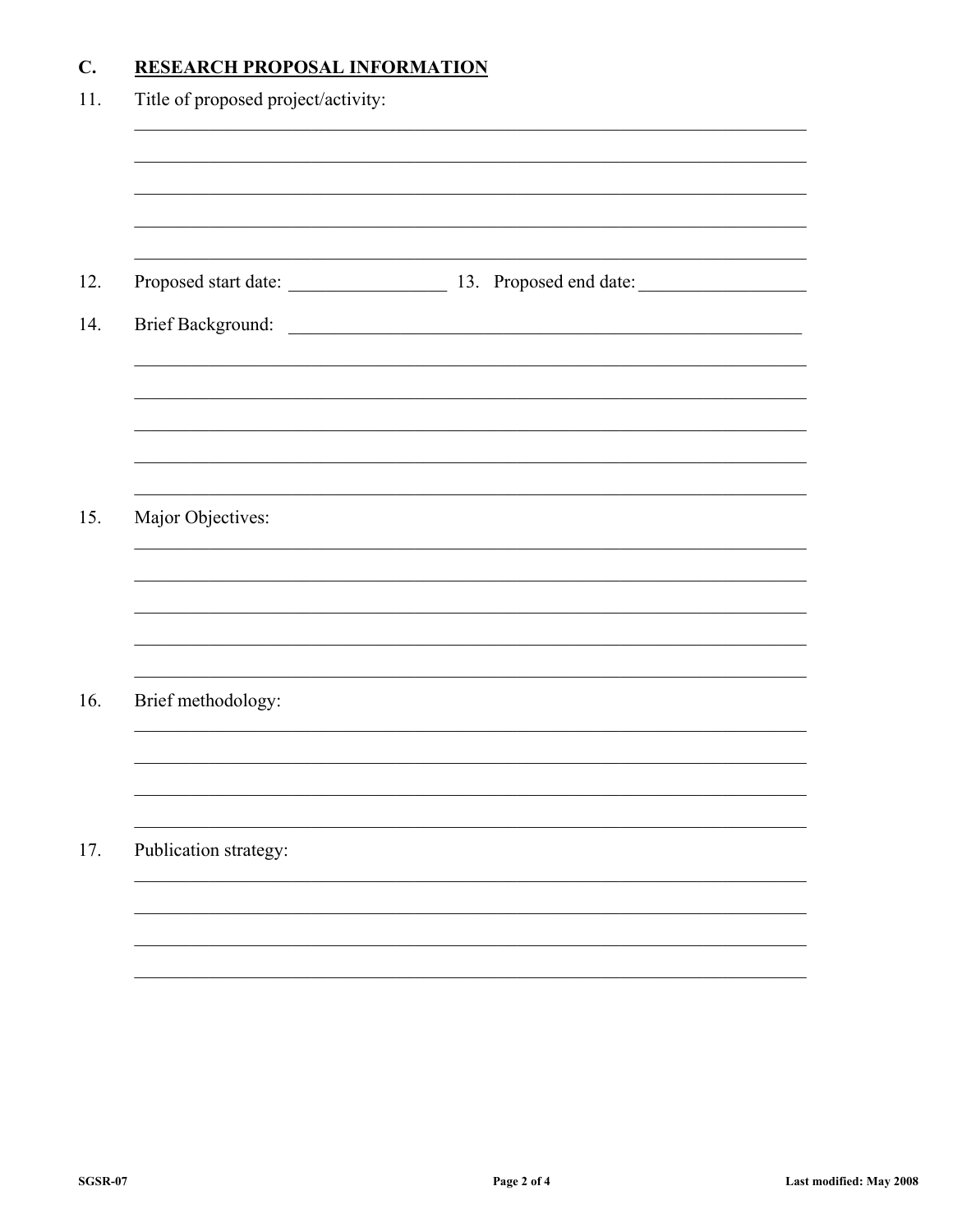### **D. RESEARCH AWARD INFORMATION**

18. Will graduate students be involved in any aspects of the proposed project? YES/NO

If **yes**, please list the name(s) of graduate student(s), programme(s) and date(s) of first registration (if already registered), and the role graduate students will play in the project.

| <b>Name</b> | Programme | Date of first<br>registration | Role |
|-------------|-----------|-------------------------------|------|
|             |           |                               |      |
|             |           |                               |      |
|             |           |                               |      |

#### 19. List previous Research Awards:

| <b>Project Title/Activity</b> | Date | Award |
|-------------------------------|------|-------|
|                               |      |       |
|                               |      |       |
|                               |      |       |
|                               |      |       |
|                               |      |       |
|                               |      |       |

- 20. Have you submitted required reports for these awards? YES/NO
- 21. Summarise the specific outputs of the last TWO (2) awards received.

## **E. FINANCIAL INFORMATION**

22. Is proposed project already funded by the UWI or external sponsor? YES/NO If **yes**, name sponsors and explain why additional funding is being sought.

 $\mathcal{L}_\text{max} = \frac{1}{2} \sum_{i=1}^{n} \frac{1}{2} \sum_{i=1}^{n} \frac{1}{2} \sum_{i=1}^{n} \frac{1}{2} \sum_{i=1}^{n} \frac{1}{2} \sum_{i=1}^{n} \frac{1}{2} \sum_{i=1}^{n} \frac{1}{2} \sum_{i=1}^{n} \frac{1}{2} \sum_{i=1}^{n} \frac{1}{2} \sum_{i=1}^{n} \frac{1}{2} \sum_{i=1}^{n} \frac{1}{2} \sum_{i=1}^{n} \frac{1}{2} \sum_{i=1}^{n} \frac{1$ 

 $\mathcal{L}_\text{max} = \frac{1}{2} \sum_{i=1}^{n} \frac{1}{2} \sum_{i=1}^{n} \frac{1}{2} \sum_{i=1}^{n} \frac{1}{2} \sum_{i=1}^{n} \frac{1}{2} \sum_{i=1}^{n} \frac{1}{2} \sum_{i=1}^{n} \frac{1}{2} \sum_{i=1}^{n} \frac{1}{2} \sum_{i=1}^{n} \frac{1}{2} \sum_{i=1}^{n} \frac{1}{2} \sum_{i=1}^{n} \frac{1}{2} \sum_{i=1}^{n} \frac{1}{2} \sum_{i=1}^{n} \frac{1$ 

 $\mathcal{L}_\text{max} = \frac{1}{2} \sum_{i=1}^n \mathcal{L}_\text{max}(\mathbf{z}_i - \mathbf{z}_i)$ 

 $\mathcal{L}_\text{max} = \frac{1}{2} \sum_{i=1}^{n} \frac{1}{2} \sum_{i=1}^{n} \frac{1}{2} \sum_{i=1}^{n} \frac{1}{2} \sum_{i=1}^{n} \frac{1}{2} \sum_{i=1}^{n} \frac{1}{2} \sum_{i=1}^{n} \frac{1}{2} \sum_{i=1}^{n} \frac{1}{2} \sum_{i=1}^{n} \frac{1}{2} \sum_{i=1}^{n} \frac{1}{2} \sum_{i=1}^{n} \frac{1}{2} \sum_{i=1}^{n} \frac{1}{2} \sum_{i=1}^{n} \frac{1$ 

 $\mathcal{L}_\text{max} = \frac{1}{2} \sum_{i=1}^{n} \frac{1}{2} \sum_{i=1}^{n} \frac{1}{2} \sum_{i=1}^{n} \frac{1}{2} \sum_{i=1}^{n} \frac{1}{2} \sum_{i=1}^{n} \frac{1}{2} \sum_{i=1}^{n} \frac{1}{2} \sum_{i=1}^{n} \frac{1}{2} \sum_{i=1}^{n} \frac{1}{2} \sum_{i=1}^{n} \frac{1}{2} \sum_{i=1}^{n} \frac{1}{2} \sum_{i=1}^{n} \frac{1}{2} \sum_{i=1}^{n} \frac{1$ 

 $\mathcal{L}_\text{max} = \frac{1}{2} \sum_{i=1}^{n} \frac{1}{2} \sum_{i=1}^{n} \frac{1}{2} \sum_{i=1}^{n} \frac{1}{2} \sum_{i=1}^{n} \frac{1}{2} \sum_{i=1}^{n} \frac{1}{2} \sum_{i=1}^{n} \frac{1}{2} \sum_{i=1}^{n} \frac{1}{2} \sum_{i=1}^{n} \frac{1}{2} \sum_{i=1}^{n} \frac{1}{2} \sum_{i=1}^{n} \frac{1}{2} \sum_{i=1}^{n} \frac{1}{2} \sum_{i=1}^{n} \frac{1$ 

 $\mathcal{L}_\text{max} = \frac{1}{2} \sum_{i=1}^{n} \frac{1}{2} \sum_{i=1}^{n} \frac{1}{2} \sum_{i=1}^{n} \frac{1}{2} \sum_{i=1}^{n} \frac{1}{2} \sum_{i=1}^{n} \frac{1}{2} \sum_{i=1}^{n} \frac{1}{2} \sum_{i=1}^{n} \frac{1}{2} \sum_{i=1}^{n} \frac{1}{2} \sum_{i=1}^{n} \frac{1}{2} \sum_{i=1}^{n} \frac{1}{2} \sum_{i=1}^{n} \frac{1}{2} \sum_{i=1}^{n} \frac{1$ 

23. If you are not using your Study and Travel Grant for this activity, please explain why not.  $\mathcal{L}_\text{max} = \frac{1}{2} \sum_{i=1}^{n} \frac{1}{2} \sum_{i=1}^{n} \frac{1}{2} \sum_{i=1}^{n} \frac{1}{2} \sum_{i=1}^{n} \frac{1}{2} \sum_{i=1}^{n} \frac{1}{2} \sum_{i=1}^{n} \frac{1}{2} \sum_{i=1}^{n} \frac{1}{2} \sum_{i=1}^{n} \frac{1}{2} \sum_{i=1}^{n} \frac{1}{2} \sum_{i=1}^{n} \frac{1}{2} \sum_{i=1}^{n} \frac{1}{2} \sum_{i=1}^{n} \frac{1$ 

 $\mathcal{L}_\text{max} = \frac{1}{2} \sum_{i=1}^{n} \frac{1}{2} \sum_{i=1}^{n} \frac{1}{2} \sum_{i=1}^{n} \frac{1}{2} \sum_{i=1}^{n} \frac{1}{2} \sum_{i=1}^{n} \frac{1}{2} \sum_{i=1}^{n} \frac{1}{2} \sum_{i=1}^{n} \frac{1}{2} \sum_{i=1}^{n} \frac{1}{2} \sum_{i=1}^{n} \frac{1}{2} \sum_{i=1}^{n} \frac{1}{2} \sum_{i=1}^{n} \frac{1}{2} \sum_{i=1}^{n} \frac{1$ 

 $\mathcal{L}_\text{max} = \frac{1}{2} \sum_{i=1}^n \mathcal{L}_\text{max}(\mathbf{z}_i - \mathbf{z}_i)$ 

 $\mathcal{L}_\text{max} = \frac{1}{2} \sum_{i=1}^{n} \frac{1}{2} \sum_{i=1}^{n} \frac{1}{2} \sum_{i=1}^{n} \frac{1}{2} \sum_{i=1}^{n} \frac{1}{2} \sum_{i=1}^{n} \frac{1}{2} \sum_{i=1}^{n} \frac{1}{2} \sum_{i=1}^{n} \frac{1}{2} \sum_{i=1}^{n} \frac{1}{2} \sum_{i=1}^{n} \frac{1}{2} \sum_{i=1}^{n} \frac{1}{2} \sum_{i=1}^{n} \frac{1}{2} \sum_{i=1}^{n} \frac{1$ 

 $\mathcal{L}_\text{max} = \frac{1}{2} \sum_{i=1}^n \mathcal{L}_\text{max}(\mathbf{z}_i - \mathbf{z}_i)$ 

 $\mathcal{L}_\text{max} = \frac{1}{2} \sum_{i=1}^{n} \frac{1}{2} \sum_{i=1}^{n} \frac{1}{2} \sum_{i=1}^{n} \frac{1}{2} \sum_{i=1}^{n} \frac{1}{2} \sum_{i=1}^{n} \frac{1}{2} \sum_{i=1}^{n} \frac{1}{2} \sum_{i=1}^{n} \frac{1}{2} \sum_{i=1}^{n} \frac{1}{2} \sum_{i=1}^{n} \frac{1}{2} \sum_{i=1}^{n} \frac{1}{2} \sum_{i=1}^{n} \frac{1}{2} \sum_{i=1}^{n} \frac{1$ 

24. Will you seek external support for the further development of this project? YES/NO If **yes**, please elaborate: